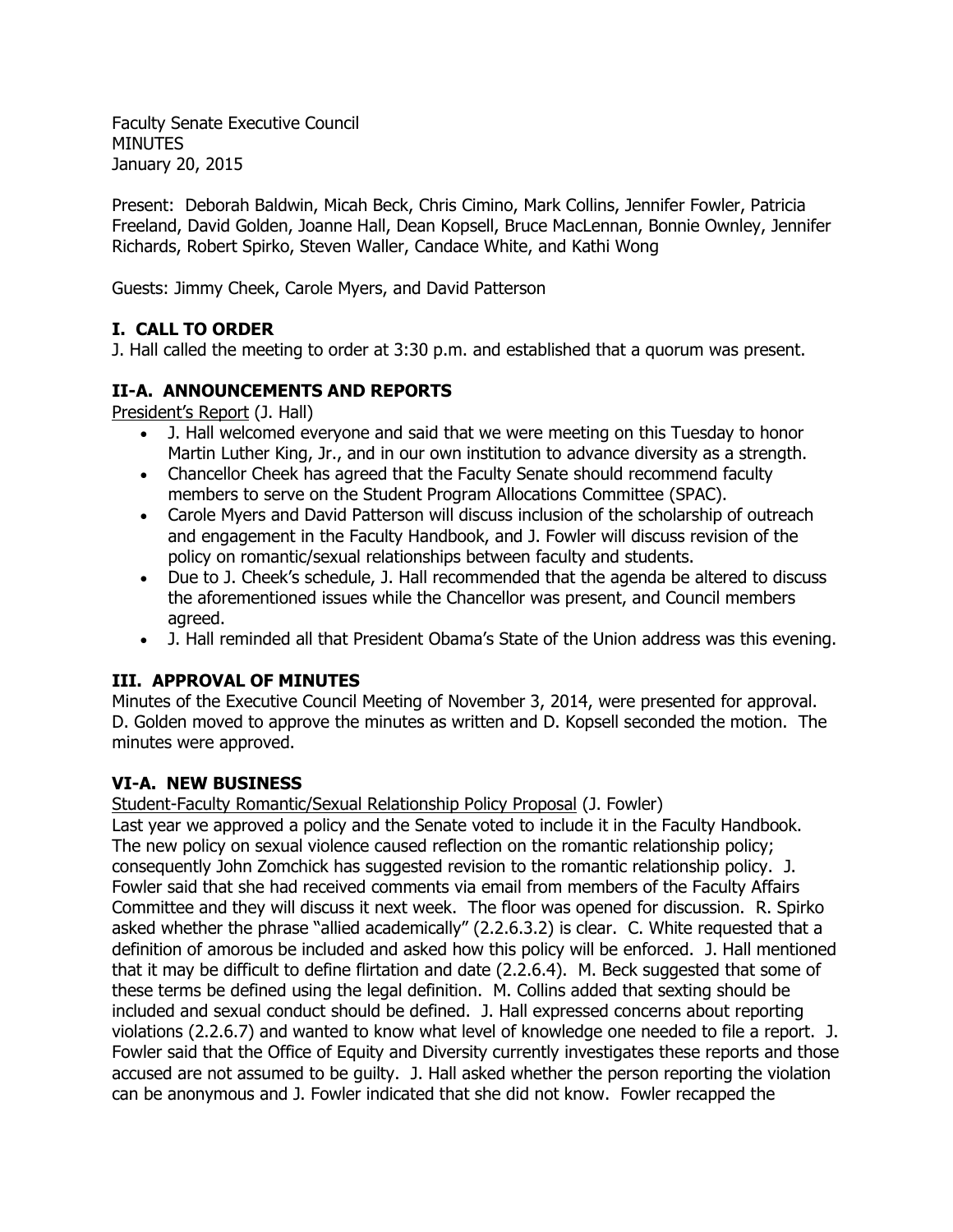discussion to present to the Faculty Affairs Committee. M. Beck stated that the language should be very clear and precise because this could involve termination. The proposed language is posted on the Faculty Senate website [\(http://cdn](http://cdn-senate.utk.edu/files/2014/08/Relationships-between-faculty-and-students.pdf)[senate.utk.edu/files/2014/08/Relationships-between-faculty-and-students.pdf\)](http://cdn-senate.utk.edu/files/2014/08/Relationships-between-faculty-and-students.pdf).

Engagement and Outreach in Faculty Handbook (J. Fowler, C. Myers, D. Patterson) J. Fowler stated that the Faculty Affairs Committee had met with D. Patterson and C. Myers to discuss and revise the proposal, and the committee supports the resolution. D. Patterson explained that the policy will include criteria on outreach and engagement for each level of faculty rank. The broader intention is to recognize outreach and engagement that is currently being done by faculty. Colleges and departments will determine how this will be manifest for their disciplines. C. Myers said that while it is easy to see where this fits into faculty activities in some fields (i.e. a practice discipline like nursing), it will be different for other fields. Faculty from other disciplines were included in the work group. Women and people of color are more likely to be involved in engaged service and will be recognized for it. M. Beck asked for the definition of community, and whether that is meant to be kept vague? C. Myers replied that by having the term be broad-based, it can be interpreted differently by different departments. However, there should be a mutual benefit to community and faculty members. R. Spirko suggested that this resolution be extended to include progression of faculty with non-tenure track titles. C. Myers said that was ultimately their intent. M. Collins suggested that this be done simultaneously due to the large amount of engagement and outreach provided by nontenure track faculty. J. Hall suggested that it would be better to include non-tenure track faculty in a second resolution so as not to further delay passage of the current resolution. J. Fowler suggested that M. Collins work with the Non-tenure Track Faculty Committee to bring this as a second resolution to the next meeting. The proposed resolution is posted on the Faculty Senate website [\(http://cdn-senate.utk.edu/files/2014/08/Outreach-and-Engagement-](http://cdn-senate.utk.edu/files/2014/08/Outreach-and-Engagement-Resolution-Faculty-Senate.pdf)[Resolution-Faculty-Senate.pdf\)](http://cdn-senate.utk.edu/files/2014/08/Outreach-and-Engagement-Resolution-Faculty-Senate.pdf).

## **II-B. ANNOUNCEMENTS AND REPORTS**

Chancellor's Report (J. Cheek)

- J. Cheek indicated that he approved both of the resolutions discussed previously.
- A Work Culture Task Force has been formed to examine the results of the Employee Engagement Survey and respond to it. Based on the 2011 survey, J. Cheek sponsors an employee cookout in the fall, and has lunches with new faculty and staff hires. He would like more faculty and staff to attend. He will also be hosting lunches for targeted staff members by college unit. S. Martin and J. Cheek meet with all the deans and visit the colleges. J. Cheek stated that there was a 62% response rate to the new survey. Some personnel thought that it was spam and deleted it. An outside group analyzes the data and maintains anonymity of the data. C. White said that some units receive the data at the department level and asked whether it would be possible that aggregate results be shared with everyone. The University Faculty Council is interested in shared governance questions over time (multiple surveys). C. White suggested that results of the survey be posted or presented at a Faculty Senate meeting. J. Cheek said that the presentation would take about one hour, but a short presentation could be done for the Faculty Senate. One issue identified in the 2011 survey was lack of communication. Although there were complaints about it, personnel will generally not attend meetings to engage in dialogue about their concerns. J. Cheek is looking for ideas to improve communications. Discussion followed on data mining and identification of those with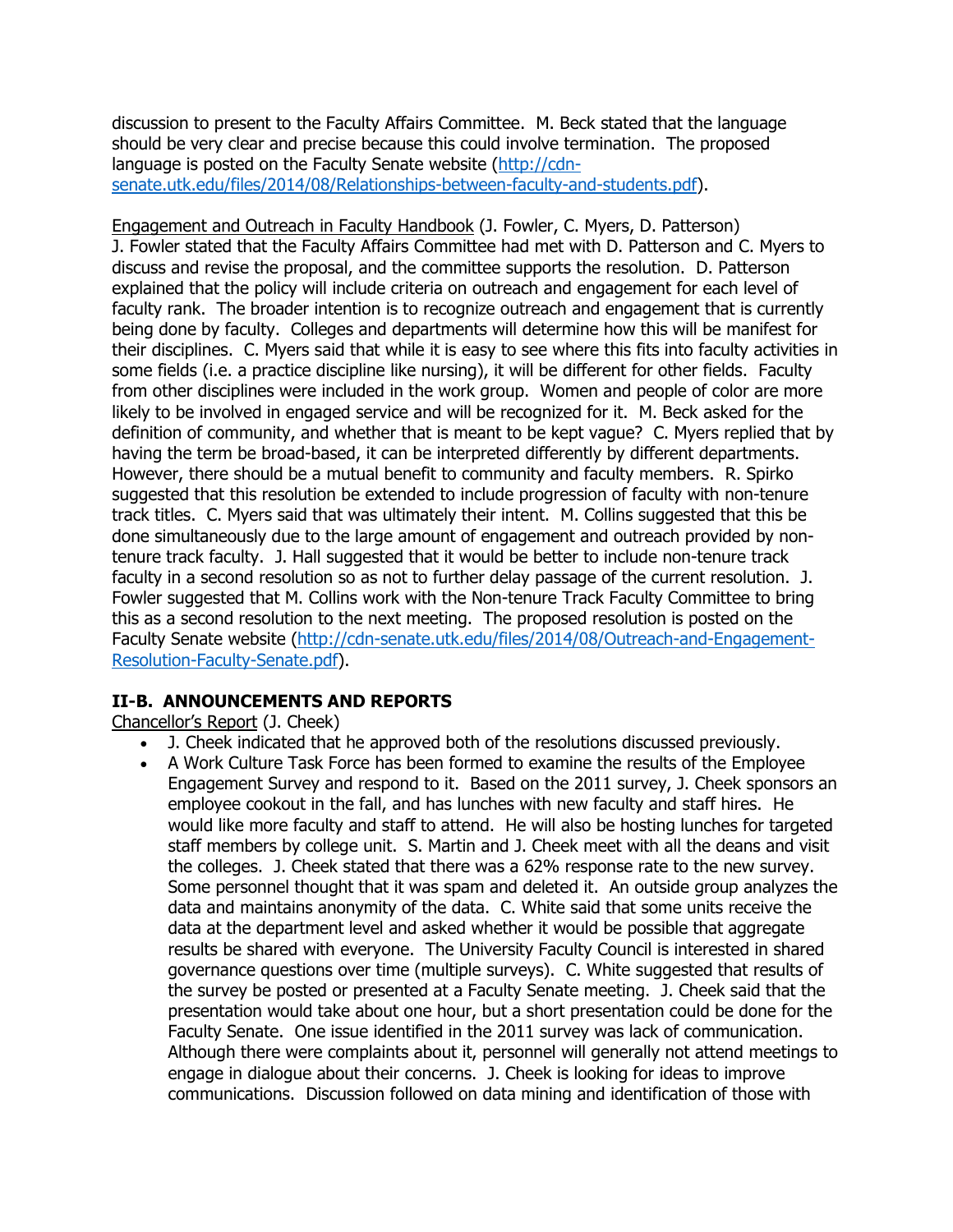negative views. Concerns were also expressed about the length of the survey. M. Beck mentioned that people are wary of the constant request for evaluations of products or services, and this will make them less likely to fill it out the survey.

 C. White asked about dropping the LadyVol name for women's athletic teams (except basketball). She said that she had heard that this was driven by Nike. J. Cheek responded that Nike required a brand audit, but that their request was very common in their industry. Nike did not mandate, but they made suggestions for marketing. They recommended that we move exclusively to the Power T symbol for all sports to increase our revenues. Athletic Director Dave Hart said that we will not drop the LadyVol symbol for basketball. D. Hart discussed this with other coaches and athletes. They were all supportive of using the Power T for sports other than basketball. Women athletes now have full access to all facilities. There was some concern about the word "Lady". But there are other institutions that have maintained the "Lady" logo for basketball.

Provost's Report (S. Martin)

The Provost was unable to attend.

## **IV. UNFINISHED BUSINESS**

Gender Neutral Family Style Bathrooms (J. Hall)

There are 106 gender-neutral family-style bathrooms on campus. Family style bathrooms will be included in new campus buildings and renovations of older buildings that involve restrooms as financially possible. A letter from J. Cheek on this issue is posted on the senate website [\(http://cdn-senate.utk.edu/files/2014/08/Chancellor\\_Letter-to-Commissions-Regarding-Gender-](http://cdn-senate.utk.edu/files/2014/08/Chancellor_Letter-to-Commissions-Regarding-Gender-Neutral-Family-Style-Restrooms.pdf)[Neutral-Family-Style-Restrooms.pdf\)](http://cdn-senate.utk.edu/files/2014/08/Chancellor_Letter-to-Commissions-Regarding-Gender-Neutral-Family-Style-Restrooms.pdf).

iMedRIS and IRB concerns update (PRIM&R) (T. Shepardson report given by J. Hall)

- Research Council continues to have problems with obtaining a quorum for meetings. J. Hall strongly encouraged senators to attend committee meetings. Questions were raised as to whether ex officio members should be allowed to vote. For those committee meeting dates that are set before the academic year begins, it was suggested that senators be told of meeting dates before they commit to membership.
- Robert Nobles is securing funding for training by Public Responsibility in Medicine and Research (PRIM&R) on human subject research (full day in April, 24 or 27). C. White stated that a full day session should be arranged during exam week or on a study day, rather than on the proposed dates. B. MacLennan asked, "What are our peers doing in relation to research that must be reviewed?" The interpretation of research required to be registered with IRB has become broader. J. Hall said she did not see much movement on that point by R. Nobles and indicated that conflict has not been resolved. There are also numerous complaints that the process for application approval has become too long. C. White expressed concern that undergraduate students who conduct research and want to participate in the Exhibition of Undergraduate Research and Creative Achievement (EURēCA) competition must have IRB approval and must receive IRB training. Because this must be done in one semester, there is likely not enough time to receive IRB approvals and she was concerned that this new requirement could end the EURēCA program. S. Waller said that there is no 'back' button and if you need to make a change on your application you cannot go back, you must resubmit and this prolongs approvals.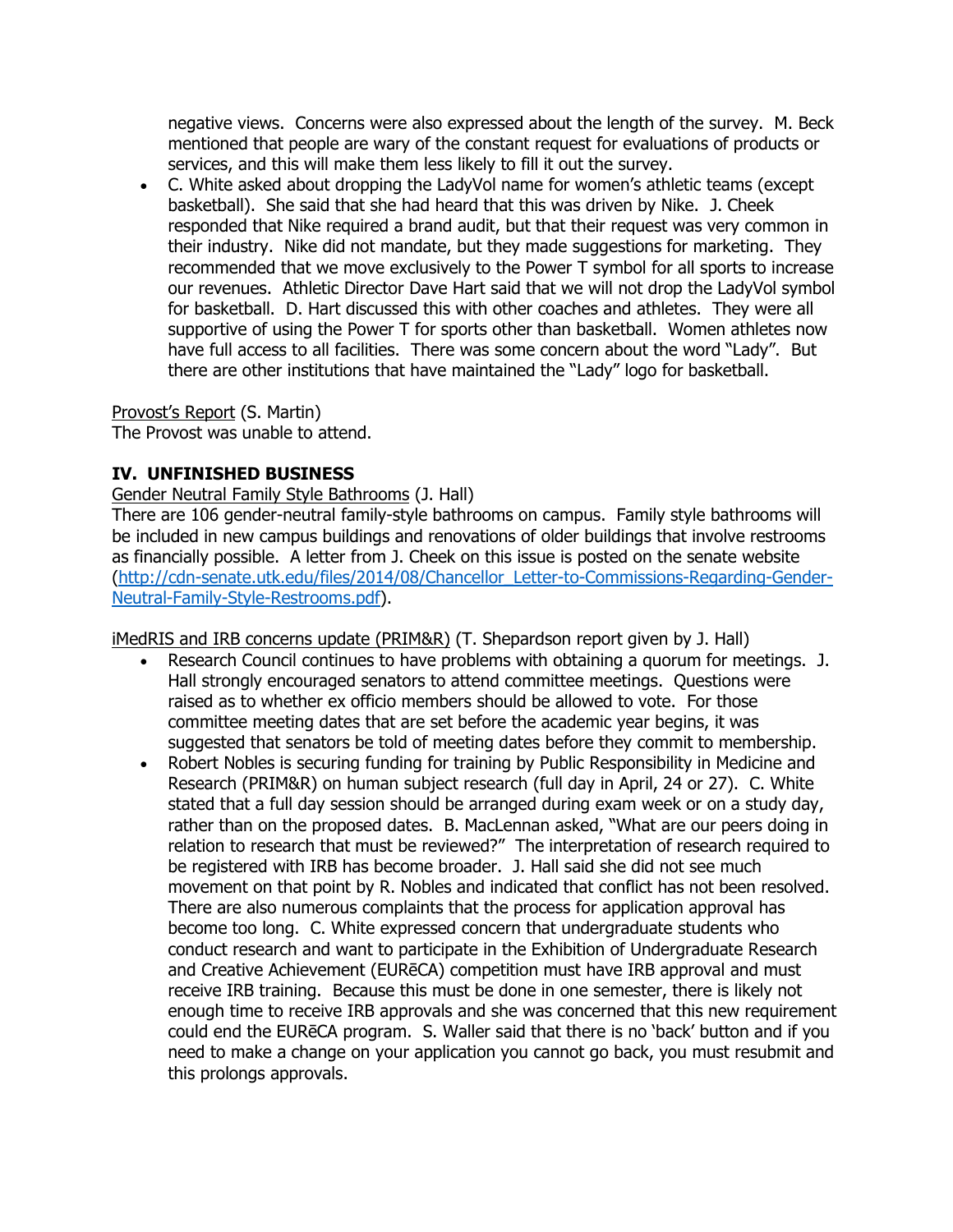## **V. REPORTS OF STANDING COMMITTEES**

Appeals Committee (R. Prosser) No report was available.

Budget and Planning Committee (J. Bailey) No report was available.

### Nominations and Appointments Committee (B. MacLennan)

Encourage your colleagues to run for Senate. J. Hall mentioned that volunteers are needed to serve on the Student Program Allocations Committee.

### Faculty Affairs Committee (J. Fowler)

J. Fowler presented a resolution to add non-tenure track positions for UT Extension to the Faculty Handbook. Laura Stevenson will come to the Faculty Affairs Committee next week to discuss this proposal. The resolution has been approved by Jimmy Cheek, Larry Arrington, and John Zomchick.

## **VI-B. NEW BUSINESS**

Bylaws Issues Regarding Committees and Elections (B. MacLennan)

B. MacLennan urged committee chairs to examine their committee with a view toward solving quorum issues. Should membership requirements be changed? Do you need tenuretrack/tenured and non-tenure track members? What should the criteria be for the committee chair? Can you use technology to encourage attendance? K. Wong asked if we have the committees that we need, compared to our peers. B. MacLennan said that we could examine that issue.

Athletics Budget and Budget and Planning Committee Update (J. Bailey) No report was available.

## Accord on Fire Safety for Garment Workers in Bangladesh (D. Kopsell)

D. Kopsell presented a letter to Council that originated from the Department of Sociology. The letter has 70+ faculty signatures and recommends "that UT require all UT licensees that "sourced, produced, or purchased collegiate apparel in Bangladesh as of January 1, 2013" or anytime thereafter, to sign the Accord on Fire and Building Safety in Bangladesh". D. Kopsell indicated that some of our vendors have not signed the Accord. Signatures from additional faculty are welcome. D. Kopsell suggested that J. Hall contact the Department of Sociology and indicate that it was ready to present to J. Cheek.

### Discussion of Proportion of Non-tenure-track Senators (J. Hall)

M. Collins presented data prepared by D. Hadziabdic-Guerry that showed that non-tenure track faculty are 25% of total faculty and 29.1% of faculty in Faculty Senate. Discussion followed on projected percentages for the future. J. Hall said that anyone interested in serving on a task force to examine this issue should contact her or B. MacLennan. K. Wong asked if J. Hall only wanted senators for the task force. J. Hall replied that faculty at large who were interested could be involved. Discussion on apportionment of non-tenure track and tenure-track/tenured senators followed. B. MacLennan stated that he thought that Senate bylaws would need to be changed to apportion senators.